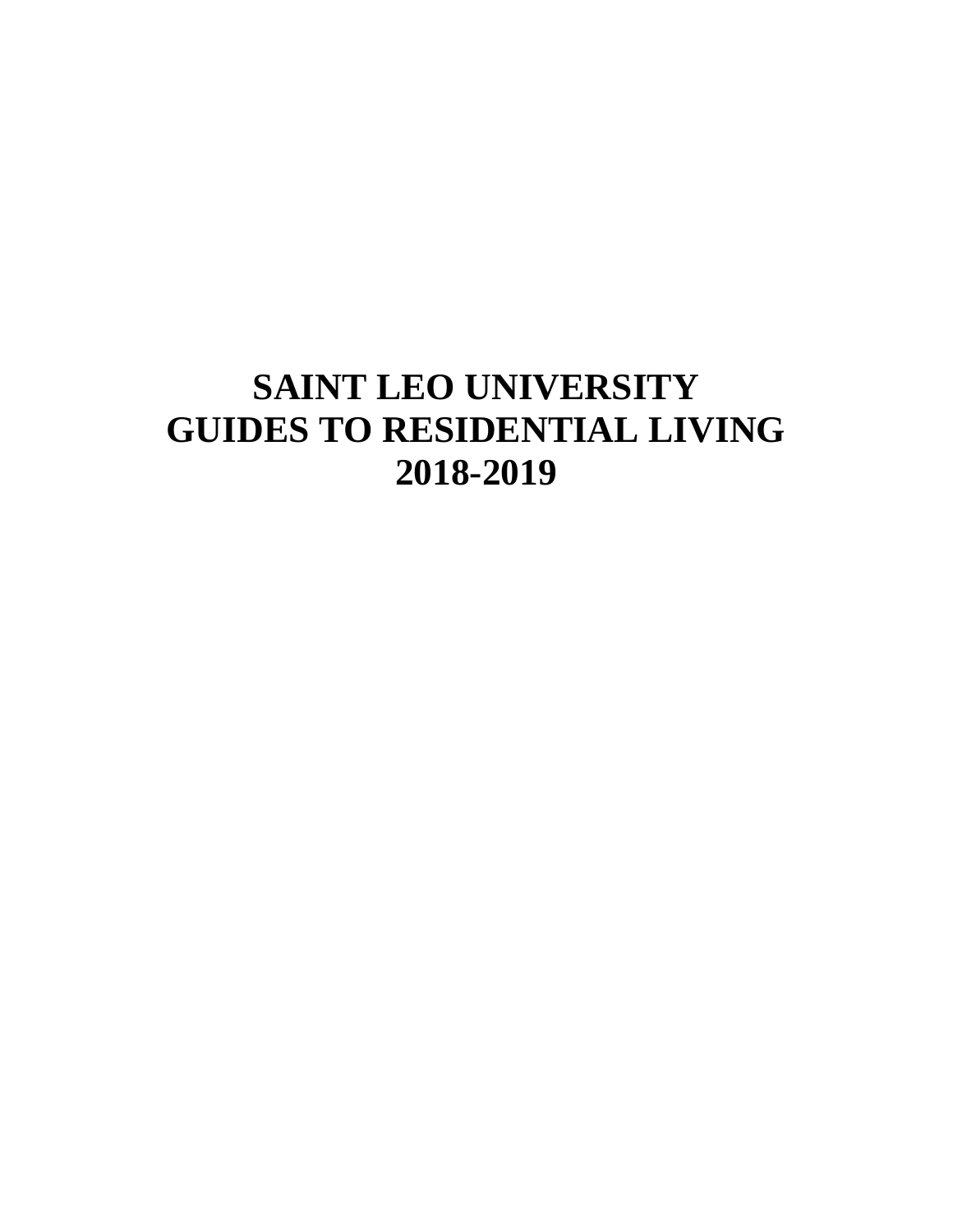# **LIST OF CONTENTS**

# **[GUIDES TO RESIDENTIAL LIVING](#page-2-0)**

- 1. [RESIDENCE HALL HOUSING TERMS](#page-2-1)
- 2. [OCCUPANCY](#page-2-2)
- 3. [MEAL PLAN ASSIGNMENT](#page-2-3)
- 4. [ROOM ASSIGNMENT POLICY](#page-3-0)
- 5. [ROOM CONSOLIDATION POLICY](#page-3-1)
- 6. [ROOM CHANGES](#page-3-2)
- 7. [QUIET HOURS POLICY](#page-3-3)
- 8. [FIRE SAFETY](#page-4-0)
- 9. [DECORATION OF ROOMS](#page-5-0)
- 10. [WINDOW POLICY](#page-5-1)
- 11. [PETS](#page-5-2)
- 12. [PERSONAL PROPERTY](#page-5-3)
- 13. [UNIVERSITY FURNITURE AND BUILDINGS](#page-6-0)
- 14. [SAFETY](#page-6-1)
- 15. [ROOM KEYS](#page-6-2)
- 16. [ROOM CHECK OUT PROCEDURES](#page-6-3)
- 17. [DAMAGE, REPARIS, AND BILLING PROCEDURES](#page-7-0)
- 18. [ROOM ENTRY](#page-7-1)
- 19. [MISSING STUDENT POLICY/PROCEDURE](#page-7-2)
- 20. [LIFE SAFETY INSPECTIONS](#page-7-3)
- 21. [WET ROOM TERMS](#page-8-0)
- 22. [ADA HOUSING ACCOMMODATION POLICY](#page-8-1)
- 23. [BICYCLE POLICY AND REGISTRATION](#page-8-2)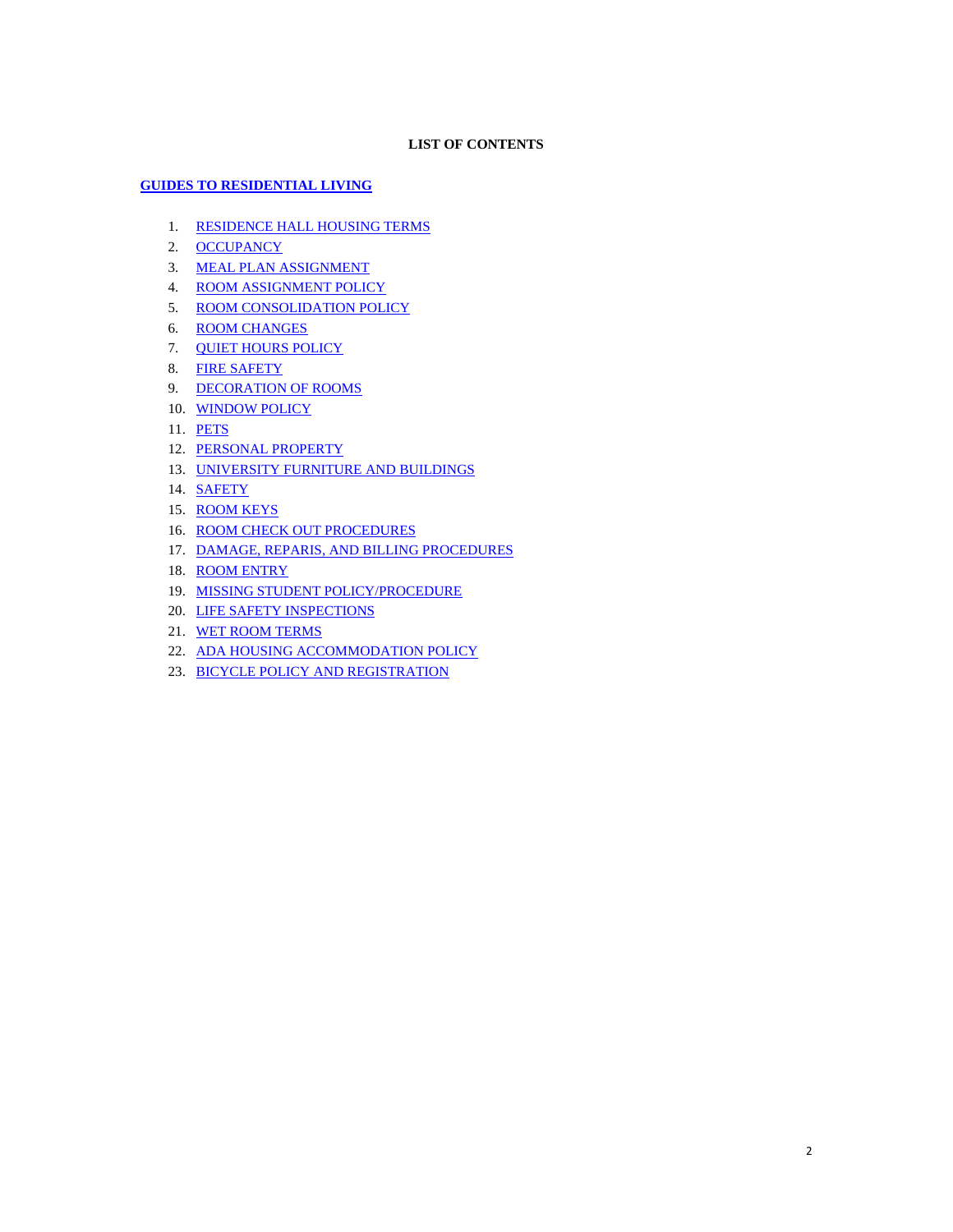# **UNIVERSITY CAMPUS RESIDENTIAL HALLS GUIDES TO RESIDENTIAL LIVING**

<span id="page-2-0"></span>All students and their guests, regardless of residential status, are expected to comply with the Guides to Residential Living (included below).

# <span id="page-2-1"></span>1. RESIDENCE HALL HOUSING TERMS

All residential students are bound by the conditions of the Residence Hall Housing Agreement and specific building guidelines/requirements. Students must be enrolled as a full-time undergraduate student at the University Campus to be eligible to live on campus. Students falling below the full-time level may be required to leave the residence halls. Fulltime is defined by a minimum load of twelve semester hours. Requests for housing of graduate students are based on availability and will be approved on a case by case basis, provided the graduate student is enrolled full time as defined by his/her program and meets all other housing terms. **All residential student(s) are required to provide proof of meningitis and hepatitis B vaccines (recorded on the Immunization Form) and submitted to the Health Center**. Additionally, all students must comply with the Statement of Criminal Records located in the Residence Hall Housing Agreement. (Note: Saint Leo's residence halls are designed for traditional age students. All requests for housing made by a student who is 28 years of age or older at the time of the request must be submitted to the Director of Residence Life for approval.)

# <span id="page-2-2"></span>2. OCCUPANCY

- a. All University campus students with less than 90 credit hours must live on campus. Exceptions to the policy include:
	- i. Senior status, defined as completion of 90 semester hours or three years of full-time enrollment;
	- ii. 23 years of age or older;
	- iii. Married; or living locally while pregnant or with minor children;
	- iv. Military Veteran with two years of active service;
	- v. Living at home with legal parent(s), legal guardian(s), or in family owned property (Note: leasing/renting property does not constitute ownership);
	- vi. Medical documentation substantiating the existence of a disability that cannot be reasonably accommodated in residential housing (requires Office of Accessibility approval);
- vii. Internship or student teaching responsibilities that require the student to be away from the Saint Leo campus.

b. Students found in violation of this policy will automatically be billed for the cost of a standard double room and the unlimited meal plan.

c. Students who are released from these Housing Terms and Conditions will be charged a pro-rated fee for housing based upon the date room key(s) are returned. Meal charges will be pro-rated based on the date of cancelation/meal plan change request.

# <span id="page-2-3"></span>3. MEAL PLAN ASSIGNMENT

Students residing in the following buildings are required to have the Unlimited Meal Plan: Alumni, Apartment 5, Apartment 6, Benoit, Henderson, Marmion, Roderick, and Snyder.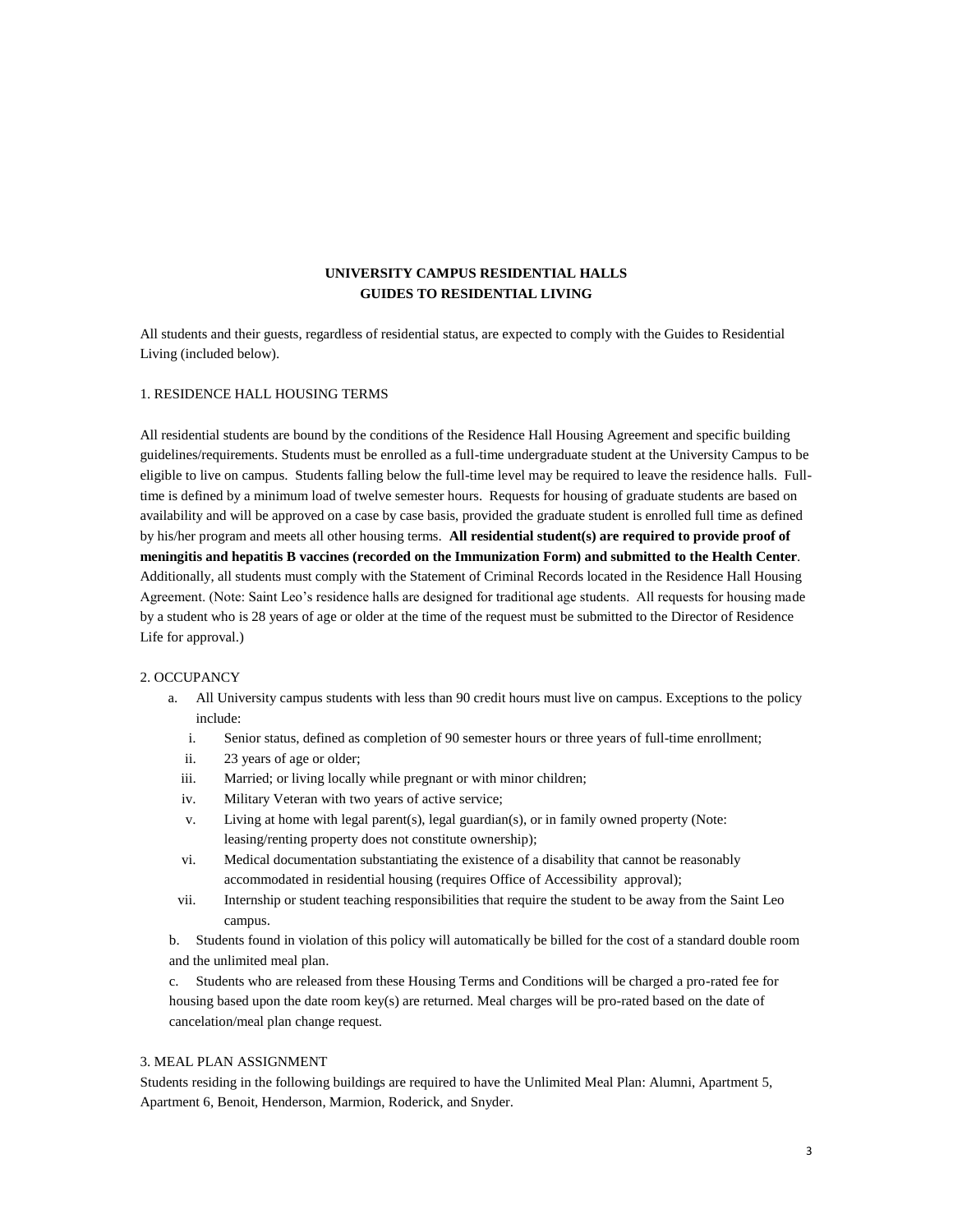Students residing in Apartments  $1 - 4$  and East Campus have the option of a 5, 10, or Unlimited Meal Plan. Only students residing in East Campus are not required to have a meal plan. Please note, that students residing in these residence halls are automatically assigned to the Unlimited Meal Plan unless specific meal plan is requested. Commuter students are permitted to purchase the 5, 10, or unlimited meal plans through Residence Life, however the commuter meal plan/blocks must be purchased at Student Accounts.

#### <span id="page-3-0"></span>4. ROOM ASSIGNMENT POLICY

Initial room assignments for entering students are made by Residence Life. Attempts are made to honor mutual roommate requests and hall preferences; however, in accordance with the residence hall housing terms, housing staff reserve the right to change room assignments when necessary. All rooms/buildings are designated same gender based upon the location of room assignment (i.e. Snyder – females, Apartment 1 – suite designates gender).

# <span id="page-3-1"></span>5. ROOM CONSOLIDATION POLICY

In order to accommodate requests for campus housing, students living alone in double rooms/suites may be required to move together into one room/suite. If space is not needed, the option to keep this room with a vacancy for the current semester only will be offered at an increased rate. Residence Life will help you to determine the nature of available space. If it is determined by Residence Life that residents are rejecting all potential roommates regardless of compatibility, students will either be billed an increased rate or consolidated.

# <span id="page-3-2"></span>6. ROOM CHANGES

- a. Room and roommate change applications are available from Residence Life fourteen (14) days after the first day of classes; prior to that time, no room changes are permitted. It is the responsibility of the student who initiates the room change to inform his/her roommate that she/he would like to move...
	- i. Pick up a room change request form from Residence Life.
	- ii. Complete the form and secure the appropriate signatures.. Residence Life will assist in locating available space.
	- iii. Turn the completed form into Residence Life. If approved, notification of room change approval will be given to the resident.
	- iv. Make the move within 48 hours after receiving approval. The move entails checking out of your current room with your Resident Assistant or Office of Residence Life, completing the room condition report and turning in your room key into Residence Life within 48 hours.
- b. After the first room change in an academic year, there may be a \$50.00 administrative charge for subsequent changes.
- c. Students who do not follow this procedure may have their requests for a room change denied. Students who change rooms without written approval of Residence Life may be required to move back to their original rooms, and a \$75.00 fine in addition to the administrative charge and/or disciplinary action may occur. Endof-the-semester room changes must be completed BEFORE the students leave for vacation. If this is not done, the request for a room change will be denied.
- d. Students may be reassigned to a new room as a result of a conduct sanction or administrative action.

# <span id="page-3-3"></span>7. QUIET HOURS POLICY

- a. Consideration of others and mutual respect are among the most important ingredients for successful residence hall living. Noise levels which negatively affect study, sleep, or other activities will not be tolerated regardless of the time of day. It is the responsibility of all residents to be considerate of fellow students living in close quarters so that an environment conducive to academic success and personal happiness is maintained.
- b. Minimum Quiet Hours have been established between 10:00 p.m. 8:00 a.m. Sunday Thursday, and 12:00 a.m. - 8:00 a.m. on Friday and Saturday. Consideration Hours are in effect during the periods not designated as Quiet Hours. Resident groups, in conjunction with the residence hall staff may decide to impose more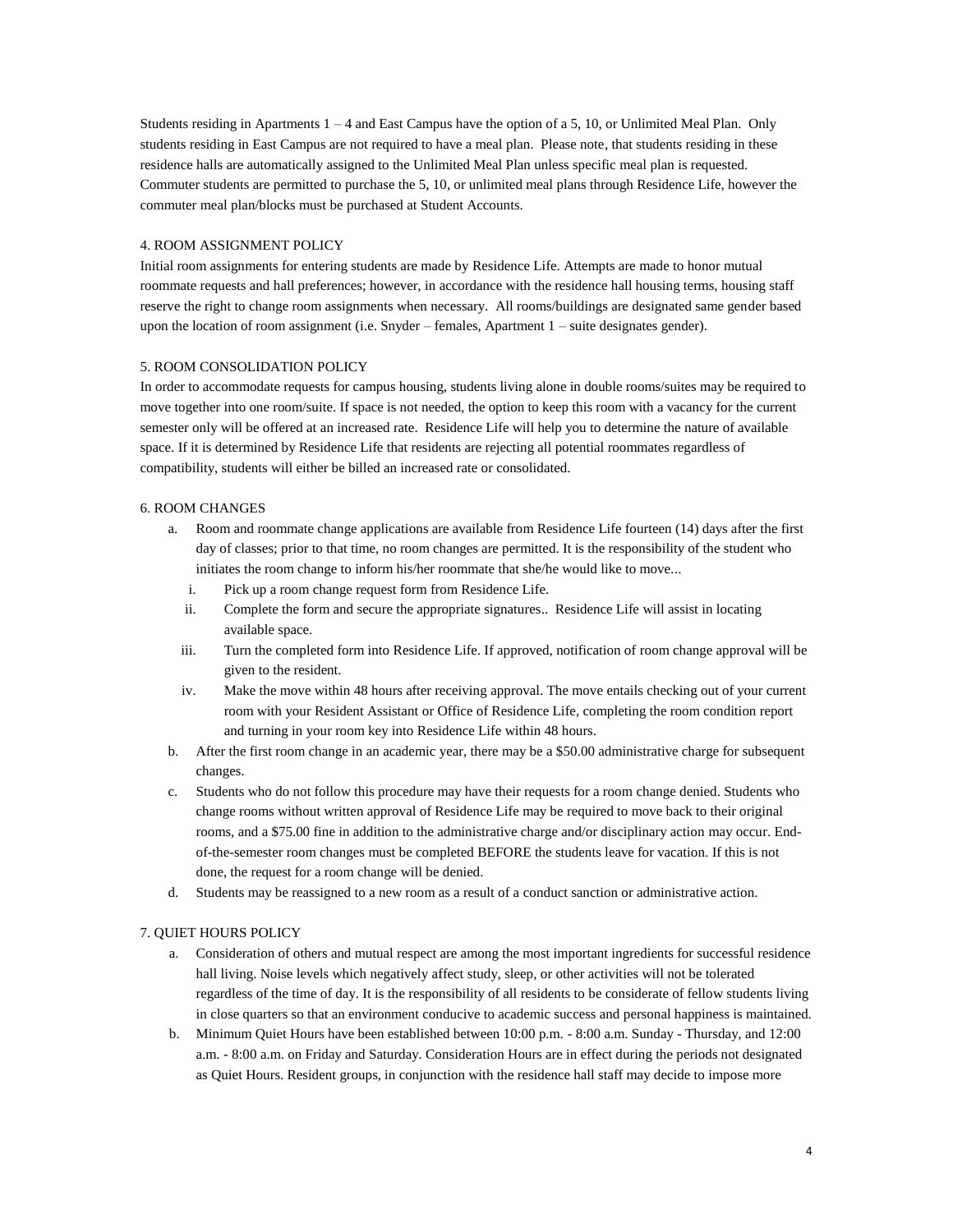restrictive Quiet Hours as the need/interest arises. 24 hour Quiet Hours are in effect during final exam periods.

- c. Musical instruments (electric guitars, drums, etc.) are not to be played in residence hall rooms at any time.
- d. Speakers are not to be placed in and played through open windows.
- e. Repeat offenders, after notification from the Office of Residence Life may have their housing privileges revoked immediately for further violation of the noise policy.

#### <span id="page-4-0"></span>8. FIRE SAFETY

- a. Student rooms are equipped with individual smoke detectors. If you hear a smoke detector activated in a student room, contact Campus Security and Safety immediately (x8333) to investigate the alarm. Hot air, smoke, or aerosols directed toward the detector will set off the alarm. Power tools are not permitted to be used indoors. With the exception of apartments with kitchens, electrical kitchen appliances including popcorn poppers, hot plates, frying pans, toasters/ovens, and indoor grills (e.g. "George Foreman" type) are not permitted. The only UL approved cooking/kitchen appliances that are permitted in the residence halls without kitchens are microwave ovens, coffee makers, hot air popcorn poppers, and blenders. All residence halls are furnished with either a micro-fridge or refrigerator and microwave. Although you may bring your own, the University supplied appliances must remain in your room and may not be stored elsewhere. Prohibited devices will be confiscated and stored temporarily until they can be removed from campus.
- b. Devices using an open flame such as candles with wicks (flameless candles are permitted), camping stoves, grills, fondue pots, incense, and gas lanterns are not permitted in or around the residence halls.
- c. Students responsible for false alarms, either through negligence, vandalism, or a prank will be responsible for the fine imposed by the Fire Department, a \$500 University fine, applicable expenses (clean up, recharging a fire extinguisher, etc.) and subject to disciplinary action and/or arrest.
- d. No containers of flammable liquids or volatile toxic materials like gasoline or kerosene are permitted in residence halls.
- e. When a building alarm sounds, all residents must vacate the residence hall. Rooms may be inspected by Campus Security and Safety, Residence Life, and Emergency Personnel. No one may reenter the hall until the official present has secured the building and given permission for residents to return. In conjunction with the Fire Department and Campus Safety, scheduled fire drills will occur at least once each academic semester.
- f. No student may disengage or reset any alarm enunciator panel. This is the responsibility of the University official present.
- g. No student may tamper with and/or misuse any fire safety equipment including, but not limited to, alarms, alarm covers, hoses, and extinguishers. Due to the seriousness of this offense (felony), all reported cases of misuse will be reported to local law enforcement.
- h. Nothing may be hung from the fire suppression system (sprinklers) due to flooding hazards. Students will be held financially responsible for any repairs, replacement or cleaning of University and student property for negligence.
- i. Items, including furniture and lofts, may not interfere with access to room doors, windows, and fire suppression systems (sprinklers).
- j. Flammable items such as paper, drapes, or tapestries may not be used as wall and/or ceiling coverings. Students who want to personalize their room with their own curtains may do so only if the curtains are made of or treated with flame retardant material.
- k. Halogen floor lamps are not permitted as they pose a severe fire safety risk due to the intense heat generated by the high wattage bulb.
- l. Decorations, including Holiday trees/branches, shall be of such materials that they will not continue to burn or glow after being subjected to the flame of an ordinary match or must be treated with flame retardant material. Due to fire hazard, only artificial holiday trees are permitted in the residence halls. All holiday decorations must comply with all fire safety guidelines and should not cause permanent damage to buildings,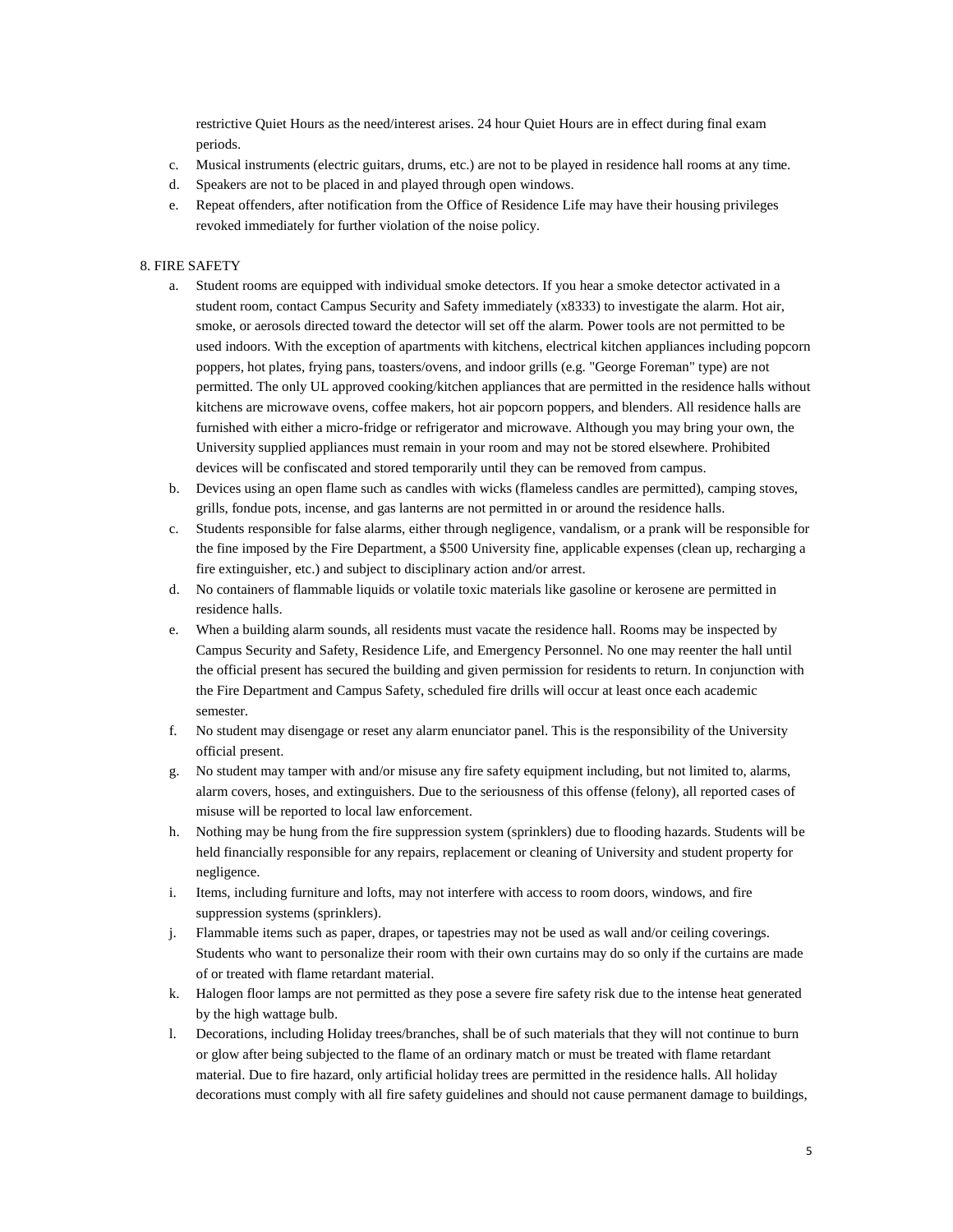fixtures, or furnishings. All holiday decorations must be removed prior to hall closing at the end of the semester.

m. The Florida Fire Prevention Code and State of Florida Electrical Code only permit extension cords with integrated UL approved surge protectors (internal breaker – on/off switch or GFI) for use within the residence halls. All other types of extension cords are prohibited including daisy chaining cords.

# <span id="page-5-0"></span>9. DECORATION OF ROOMS

- a. Students may not paint their room.
- b. Waterbeds are not permitted in the residence halls due to the weight and the high risk of water damage.
- c. University furnishings may not be removed from any student room.
- d. Room care and general housekeeping are the responsibility of room residents, and reasonable care of the rooms and University furniture is expected. Fines for room changes or housing terms termination may occur for careless or deliberate mistreatment of University furniture or uncleanliness.
- e. Room modifications including, but not limited to, the installation of window air-conditioning units, ceiling fans, dimmer switches, door locks, or removal of University carpet is prohibited.
- f. University-owned, loft-able furniture must be left in standard configuration upon check out.
- g. With the exception of the supplied loft-able furniture, constructed lofts are not permitted in residence halls. All bed frames and mattresses MUST be kept in the room and may not be removed from the room or stored anywhere outside the room. Students having unapproved lofts in their room and/or students who have removed any University furnishings from their room will be subject to a minimum \$100 fine per resident, removal of the loft, replacement of missing furniture, and disciplinary action.
- h. Decorative alcoholic container(s) (i.e. empty bottles, cans) or paraphernalia (boxes, containers, etc) are not permitted in any student room or apartment.
- i. Metal-tipped darts and dartboards are prohibited.
- j. Outdoor TV/Radio antennas or dishes are not permitted. Tapping into cable TV/dish systems is considered as theft and will be dealt with as such. Students will be fined a minimum of \$100 per person and disciplinary action will occur.

#### <span id="page-5-1"></span>10. WINDOW POLICY

- a. Window screens and blinds are not to be unhooked or removed from the windows for any reason. All windows must remain closed when air conditioning units are operating in the residence halls.
- b. Signs, posters, flags, and other items referencing alcohol, drugs and/or determined to be inconsistent with the University's Core Values or offensive may not be visible from or hung outside residence hall windows.

#### <span id="page-5-2"></span>11. PETS

Pets other than fish in small aquariums (limited to 20 gallons) are not permitted in the residence halls. An initial fine of \$100.00 will be assessed and if the pet is not removed within 24 hours an additional \$25.00/per day fee will be imposed. Students are also responsible for the actions of their guest and will be held accountable if a guest brings a pet inside a residence hall. Resident(s) will be responsible for any extermination costs incurred.

Domestic, exotic, and poisonous pets are prohibited including, but not limited to: cats, dogs, rodents, reptiles, birds, etc. A separate University pet policy exists for full-time, live-on, professional staff members and for students approved through the Office of Accessibility Services.

# <span id="page-5-3"></span>12. PERSONAL PROPERTY

The University is not liable for damages to or theft/loss of personal property, for the failure/ interruption of utilities or for injury to persons. It is recommended that students provide their own personal property insurance or that they are covered under their parents' homeowner's insurance policies. The University will not issue refunds for the failure or interruptions of utilities.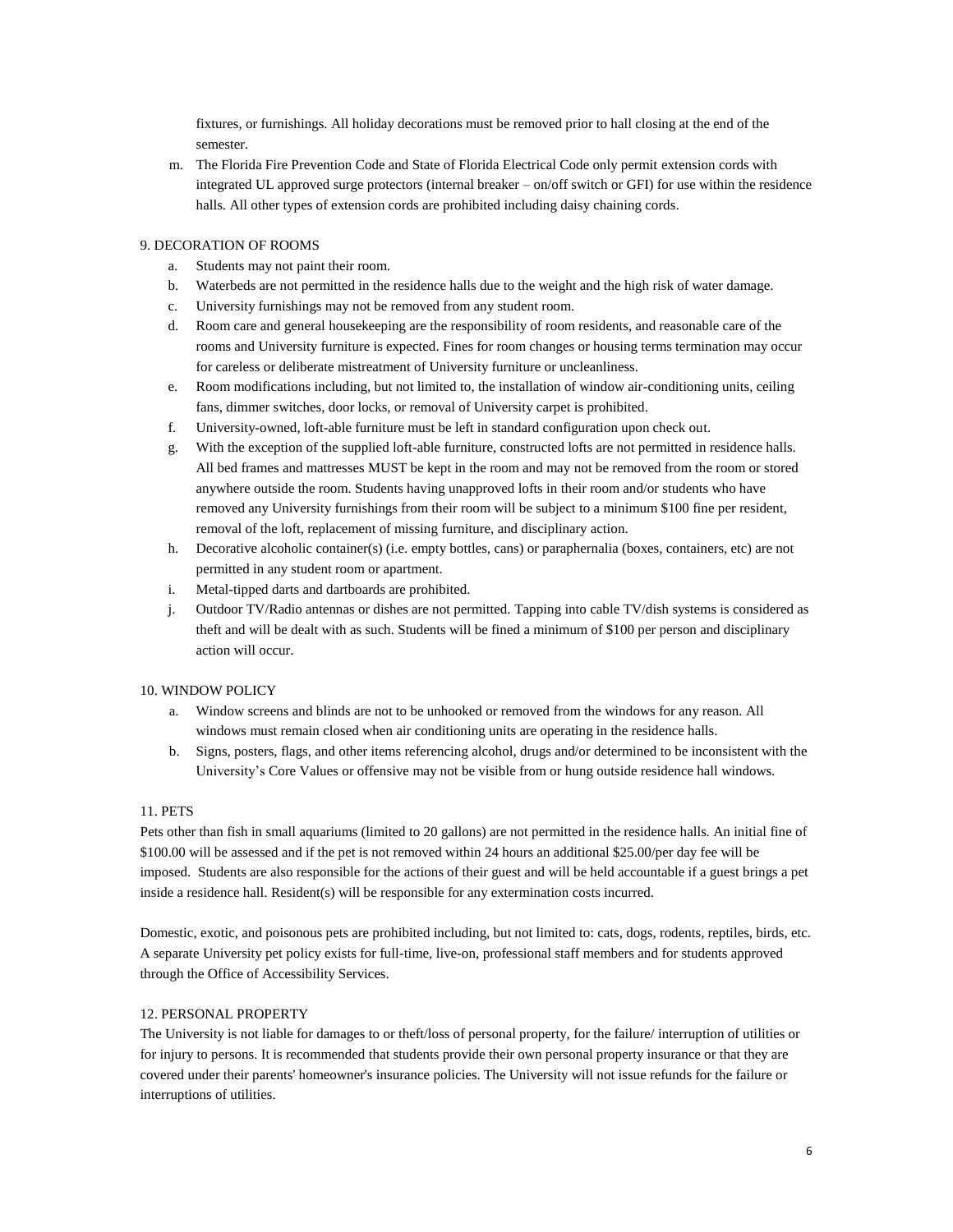# <span id="page-6-0"></span>13. UNIVERSITY FURNITURE AND BUILDINGS

- a. University furnishings may not be removed from any student room/apartment. Violators will be fined a minimum of \$100 for each missing item, required to return the furniture within 24 hours to the room and be subject to disciplinary action. Upon re-inspection, any student who has missing room furniture will be charged for replacement furniture at the current market value (regardless of condition).
- b. University-owned furniture has been placed in the lounges and common areas for use by all residents and guests of the University and may not be removed for personal use. Any student who has University-owned lounge/common area furniture in his/her room/apartment will be fined \$100.00 and required to return the furniture within 24 hours to the lounge/common area and be subject to disciplinary action.
- c. Students are not permitted on the roof of any campus building or to access/exit any building through a window (except in the case of an emergency).
- d. Students/Organizations are not permitted to do any renovations, construction, or modification to any buildings or surrounding grounds without prior approval from the Residence Life and Facilities Management Offices.

# <span id="page-6-1"></span>14. SAFETY

- a. All entrance/exit doors of all residence halls will be kept locked 24 hours a day, 7 days a week. Security violations, including propping open doors to residence halls and/or interior fire doors, are serious offenses because they jeopardize the safety and security of the residence hall. Violators will be subject to disciplinary action and possible immediate termination of their housing agreement. In cases of abuse or excessive problems, upon posted notification, building common damage account will be assessed \$50.00 per infraction for propped doors.
- b. Students should never leave their personal belongings unattended in common areas of the University (laundry room, lobby, study lounge, café, etc). The University is not responsible for damages to or theft/loss of personal property. Please refer to Section 12 "Personal Property" under the Guides to Residence Living.
- c. Students should lock their doors for their own safety and security of personal belongings. Thefts do occur, and unlocked doors contribute to theft. The University has installed peep holes and dead bolt locks in all student room doors for your safety. Students should always carry their room and entrance keys/ID with them. Lost or stolen keys/ID should be reported to the offices of Residence Life and Campus Security and Safety immediately. Students should make arrangements to meet delivery personnel at the entrance of their building. Additionally, students should not open doors or allow entry to individuals who do not possess an entrance key/ID.

#### <span id="page-6-2"></span>15. ROOM KEYS

- a. Lost/stolen keys should be reported IMMEDIATELY to the offices of Residence Life and Campus Security and Safety. Lending/giving keys is prohibited. Students will be charged a fee for core lock change and new keys.
- b. Lost/stolen ID cards for the Card Access system need to be reissued at Student Financial Services located on the first floor of Saint Edwards. Students will be charged for a replacement card.

#### <span id="page-6-3"></span>16. ROOM CHECK OUT PROCEDURES

- a. Residents must leave their rooms "bedroom clean" and free of any trash or other personal belongings/furniture/lofts when they move out of a room (during or at the end of the year).
- b. Students, who have room damages, fail to properly clean their rooms and/or fail to return their keys at time of departure will be billed by Residence Life. When appropriate, bills will be split between roommates.
- c. Specific instructions for the end-of-semester and/or end-of-year check out are distributed to all resident students before closing. A Residence Life Staff member must inspect your room prior to your departure. Failure to adhere to these guidelines will result in a minimum of a \$50.00 improper check-out fine.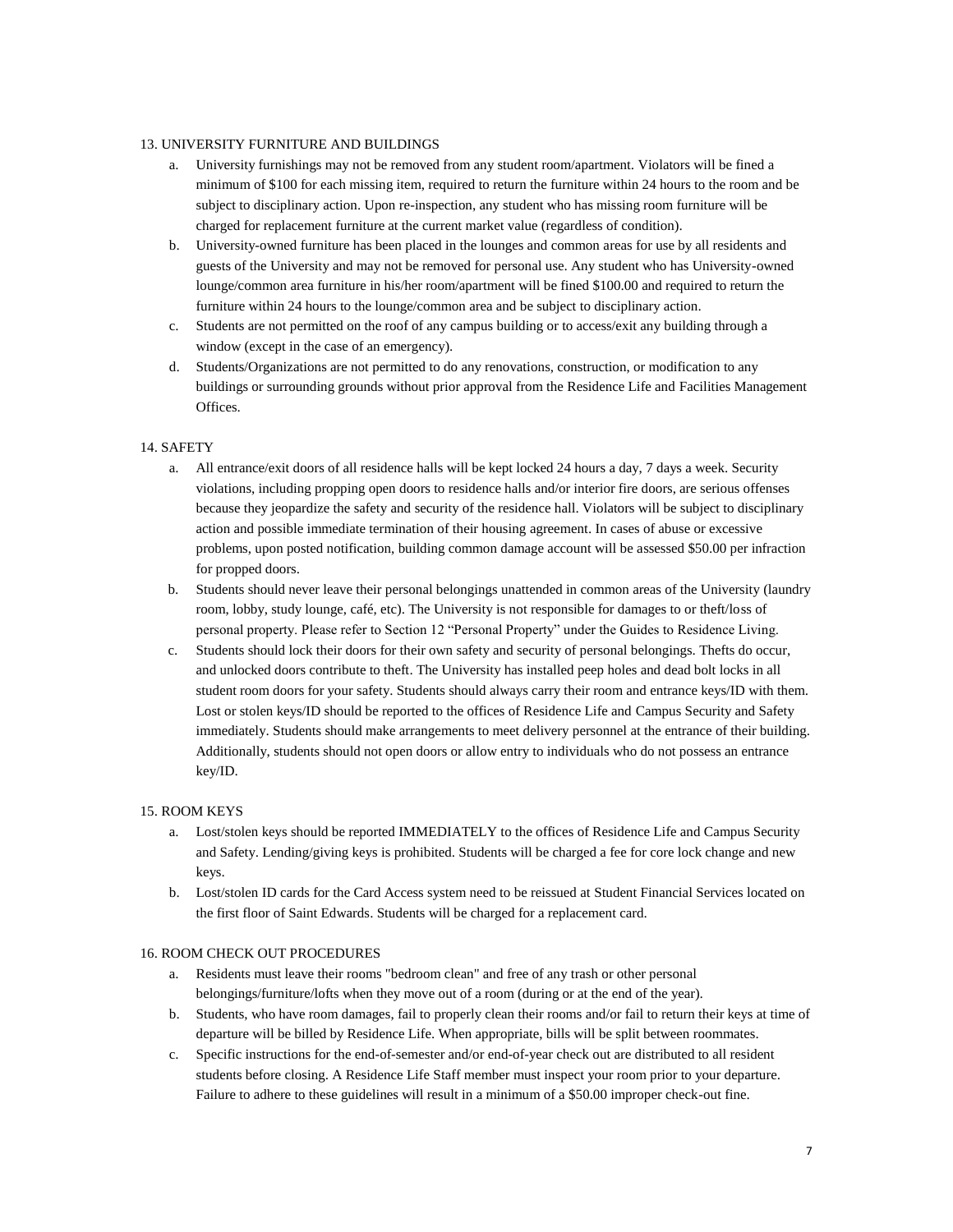# <span id="page-7-0"></span>17. DAMAGES, REPAIRS, AND BILLING PROCEDURES

- a. Damage to residence halls and individual residence hall rooms should be reported to Residence Life.
	- i. Students are responsible for locking their doors after final check out to ensure there are no thefts/vandalism in their rooms after they leave.
	- ii. Students will be financially responsible for any and all furnishings missing or damages in their rooms after they move out.
	- iii. If damages are found in a student room, the amount will be placed on student(s) account and will be split between roommates (where applicable).
- b. Students are responsible for care of assigned rooms and furnishings. Charges may be assessed for damages to, unauthorized use of, or alterations to rooms, furnishings or buildings and for special cleaning necessitated by improper care of rooms or furnishings.
- c. Students are responsible for care of public areas and furnishings. Public areas are defined as hallways, stairwells, lounges, kitchens, bathrooms, etc. "Common-Billing" charges may be made to residents of a section, wing, floor, or entire building (as appropriate) for damages and/or vandalism, to public areas of a residence hall. Common damage charges will be divided equally amongst residents of a particular area. This is part of the Housing Agreement. Information on damages and vandalism in a residence hall should be given to a member of the Residence Life staff.
- d. Students are prohibited from having stolen property,including but not limited to shopping carts, street signs, etc.
- e. Billing for room damages will posted to student's accounts' within three (3) weeks of the end of each semester (last day students permitted on-campus).

# <span id="page-7-1"></span>18. ROOM ENTRY

When the appropriate University Officials plan to seek access to a student room in a residence hall for improvement or repair, attempts will be made to notify occupants in advance, although there may be entry without notice where life, limb or property are jeopardized, or there is reasonable suspicion that University policy or law is being or has been violated. All visible violations of State, Local, and Federal Laws or University policy will be documented.

#### <span id="page-7-2"></span>19. MISSING STUDENT POLICY/PROCEDURE

If a member of the University community has reason to believe that a student who resides in on-campus housing is missing, he or she should immediately notify Saint Leo Campus Security and Safety at (352)588-8333. Saint Leo Campus Security and Safety will generate a missing person report and initiate an investigation.

In addition to registering a general emergency contact, students residing in on-campus housing have the option to confidentially identify an individual to be contacted by Saint Leo University in the event the student is determined to be missing..

A student who wishes to identify a confidential contact can do so through the Saint Leo University Office of Residence Life. A student's confidential contact information will be accessible only by authorized campus officials and law enforcement in the course of the investigation.

After investigating a missing person report, should Saint Leo Security determine that the student has been missing for 24 hours, or if special circumstances dictate Saint Leo will notify P.C.S.O. and the student's emergency contact within 24 hours after the student is determined to be missing. If the student is under the age of 18 and is not an emancipated individual, Saint Leo will notify the student's parents or legal guardian immediately after Saint Leo Security has determined the student has been missing for 24 hours.

# <span id="page-7-3"></span>20. LIFE SAFETY INSPECTIONS